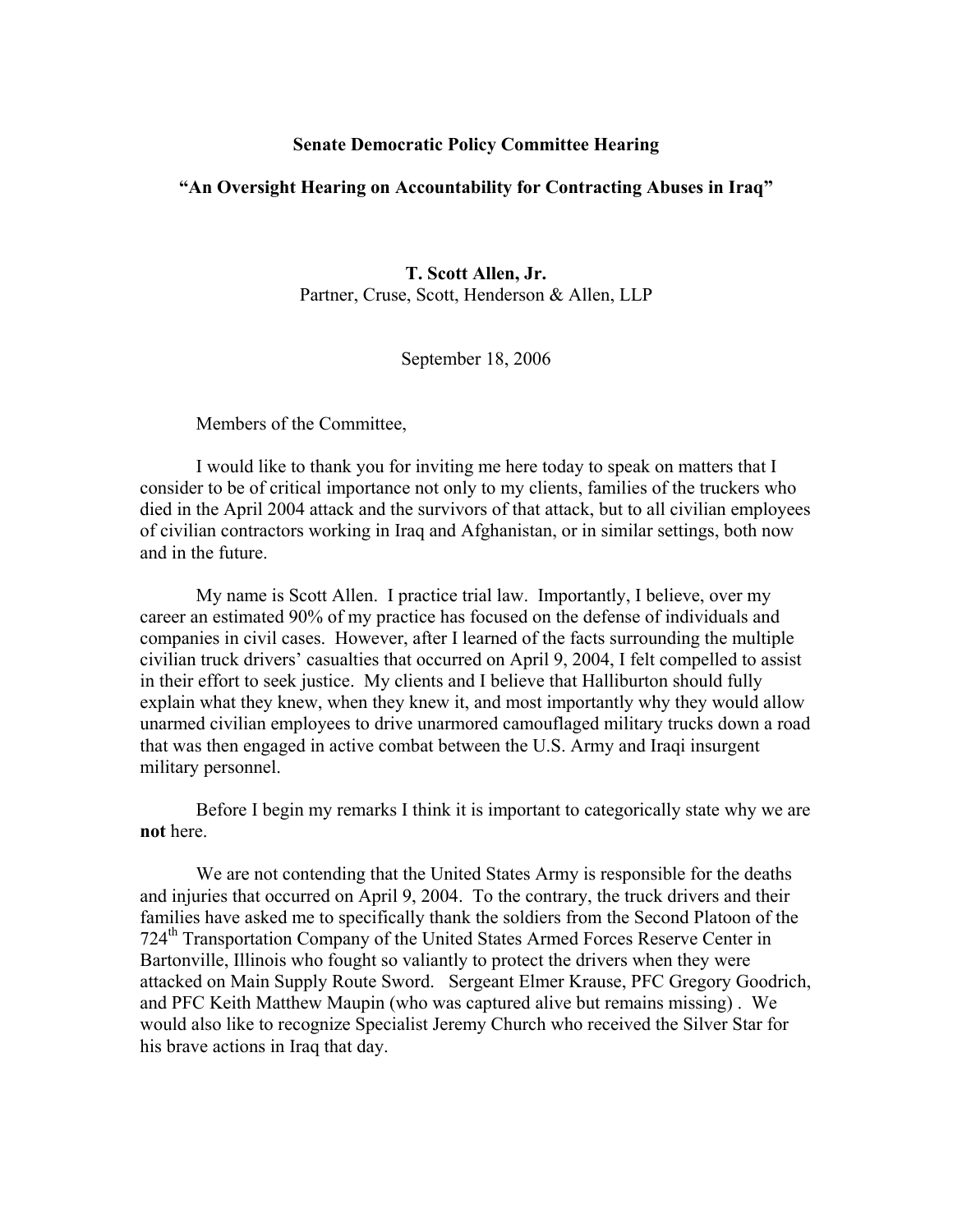Secondly, we are not here today to suggest that civilian workers of private contractors can expect an absolute guarantee of safety. In fact, we would not have become involved, and our case would not have been filed, if, for example, these truck drivers been the victims of a true "surprise attack" under conditions that were not foreseen or known by Halliburton. I regret to say, however, that such are not the facts of our case.

Rather, we have sadly discovered evidence and testimony which proves that Halliburton/KBR knew well before my clients were sent from Camp Anaconda on April  $9<sup>th</sup>$  that the roads they would travel were engaged in active combat, that the areas were closed and off limits to civilian personnel, and that other Halliburton/KBR convoys had been attacked at or near the same location which had already resulted in multiple civilian casualties.

I must inform the Committee that the facts I will discuss are only an "overview" and not a complete disclosure of the evidence in my possession. Importantly, the constraints on my testimony are not merely limited by time, but are more severely restricted by a "Protective Order" entered at the request of Halliburton which prohibits me from disclosing most of the documents and evidence we have discovered. In that regard, the most important request that I can make is to ask that this investigation not end today but that the Senators continue to pursue the facts and the truth and request that Halliburton/KBR provide you with all of the documents and evidence in their possession.

 My clients and all of the workers for Halliburton/KBR in Iraq are civilians, not military personnel. The LOGCAP Contract between Halliburton and the United States Army and the Army Field Manual make this clear. In short, under both the LOGCAP Contract and the applicable Army regulations, although the Army can certainly **request** Halliburton/KBR to supply truck drivers to deliver goods, including fuel, between various locations in Iraq, it is Halliburton/KBR, not the Army, who has the authority, and more importantly the responsibility, to ensure that their employees do not drive trucks in areas of known combat.

 In that regard, I am supplying the Committee with an example of the "Job Description" for a truck driver posted on the Halliburton/KBR website as it existed in February, 2004. This posting reflects that the work to be performed by my clients concerned tasks completely civilian in nature and did not indicate that the drivers would be asked to do anything but operate "company vehicles" in a strictly civilian capacity.

 A January 22, 2003 memorandum provided to all United States citizen civilians at Halliburton/KBR's employee orientation in Houston before being sent to Iraq said that Halliburton/KBR would not place its employees in areas of known danger/combat. As stated in this "Safety" memo:

*LOGCAP III Support Contract operations are often conducted in a hostile environment. This does not mean your safety will be compromised.*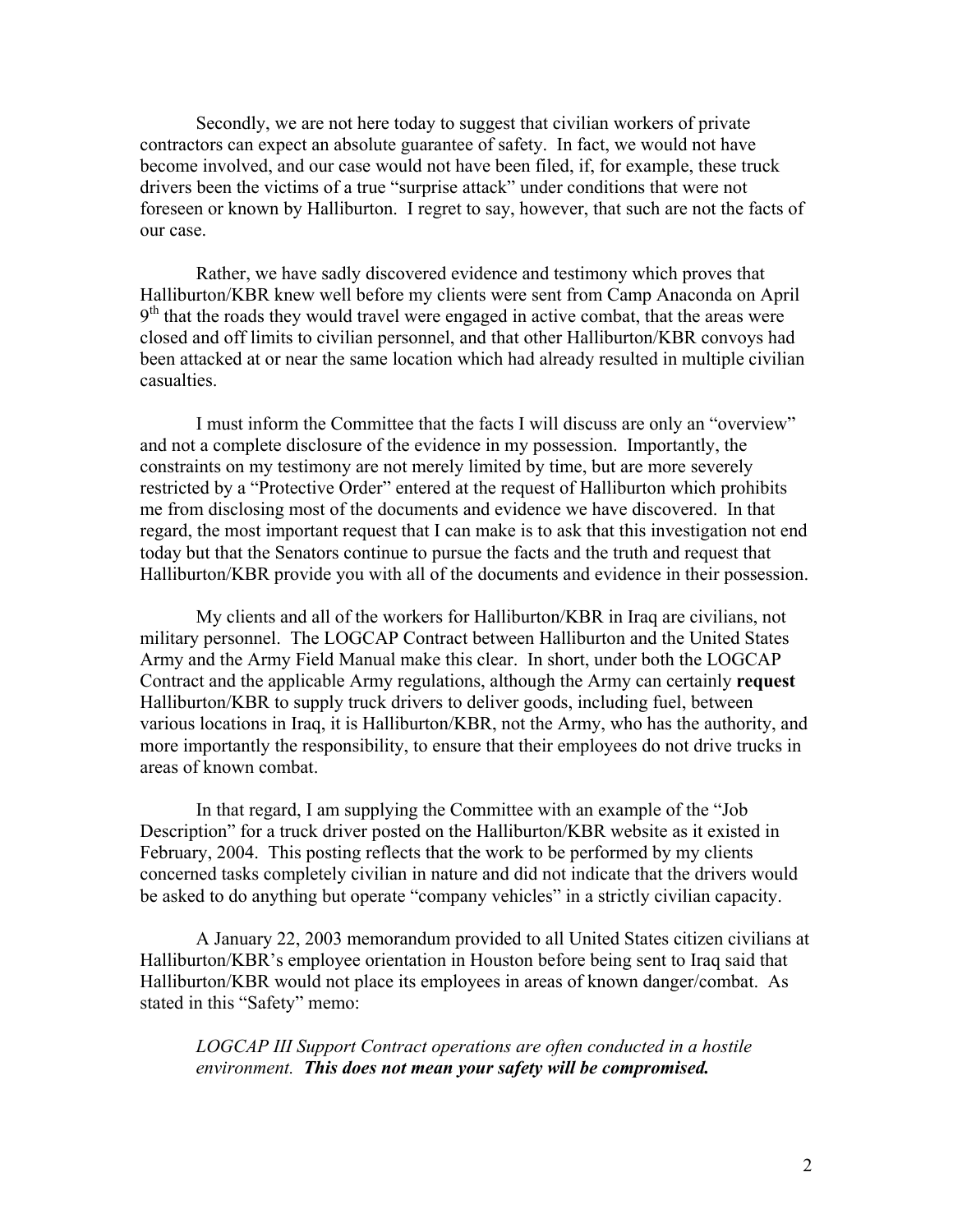## *The LOGCAP III Support Contract safety philosophy is simple. There is not one thing that we do that is worth injury to an employee.*

I will now give you some background on the nature and purpose of my clients' convoy mission. My clients' convoy was asked to deliver JP8 fuel from Camp Anaconda in Balad, Iraq to BIAP, a distance of approximately sixty miles. The convoy would essentially travel down two main roads; a north/south route (Tampa) which intersected with an east/west route to BIAP (Sword). The trip would also take them past another air base, Taji, which was also known to be "closed" due to dangerous conditions. Importantly, for reasons about which we are still seeking answers, my clients were told to drive camouflaged and unarmored military fuel trucks, as opposed to KBR's white civilian fuel tankers.

At approximately 12:10 p.m., an hour and a half after leaving Anaconda and after entering the east/west Route Sword near the Abu Ghuraib Market, this convoy was massively attacked from both sides of the road with deadly weapons which included improvised explosive devices (IEDs), machine guns, small arms fire, and rocket propelled grenades. The area of this attack has been described by Mr. Thomas Hamill, the convoy commander, in his book as an endless "kill zone." Unfortunately, as we have already discussed, two-thirds of the civilian drivers in the Convoy were either killed or wounded.

As I speak to you today the "official" death count of the civilian Halliburton/KBR employees is six: Steven Fisher, Stephen Hulett, Jack Montague, Tony Johnson, Jeffrey Parker and William Bradley. Another Halliburton/KBR truck driver, Mr. Timothy Bell, has never been found and while "officially" declared as missing is also believed to be dead. It should be noted that the bodies of three of the dead, Stephen Hulett, Jack Montague and Jeffrey Parker, were not recovered until April 13, 2004 when their remains were found in a shallow grave west of the location of their attack. Tony Johnson was listed as "missing" until a small piece of his vertebral column was recovered and identified by DNA testing on April  $18<sup>th</sup>$ . Additionally, a fifth dead driver, Mr. William Bradley, was also listed as "missing" until his body was found near Baghdad in January 2005. Mr. Steven Fisher died from his wounds after being transported in the back of a "Humvee" while military personnel, along with other civilian members of the convoy, tried unsuccessfully to save his life.

Here is what we know and can currently disclose concerning the facts as they existed prior to the time my clients' convoy was sent from Anaconda to BIAP:

- (1) April 9, 2004 was a date of expected violence due to its religious and historical significance. It was the first anniversary of the fall of Baghdad to coalition forces, it was a significant Muslim holiday (Arab'in), and it was Good Friday.
- (2) The United States Army and the Coalition Provisional Authority on both April  $7<sup>th</sup>$  and April  $8<sup>th</sup>$ , 2004 acknowledge in press briefings the increasing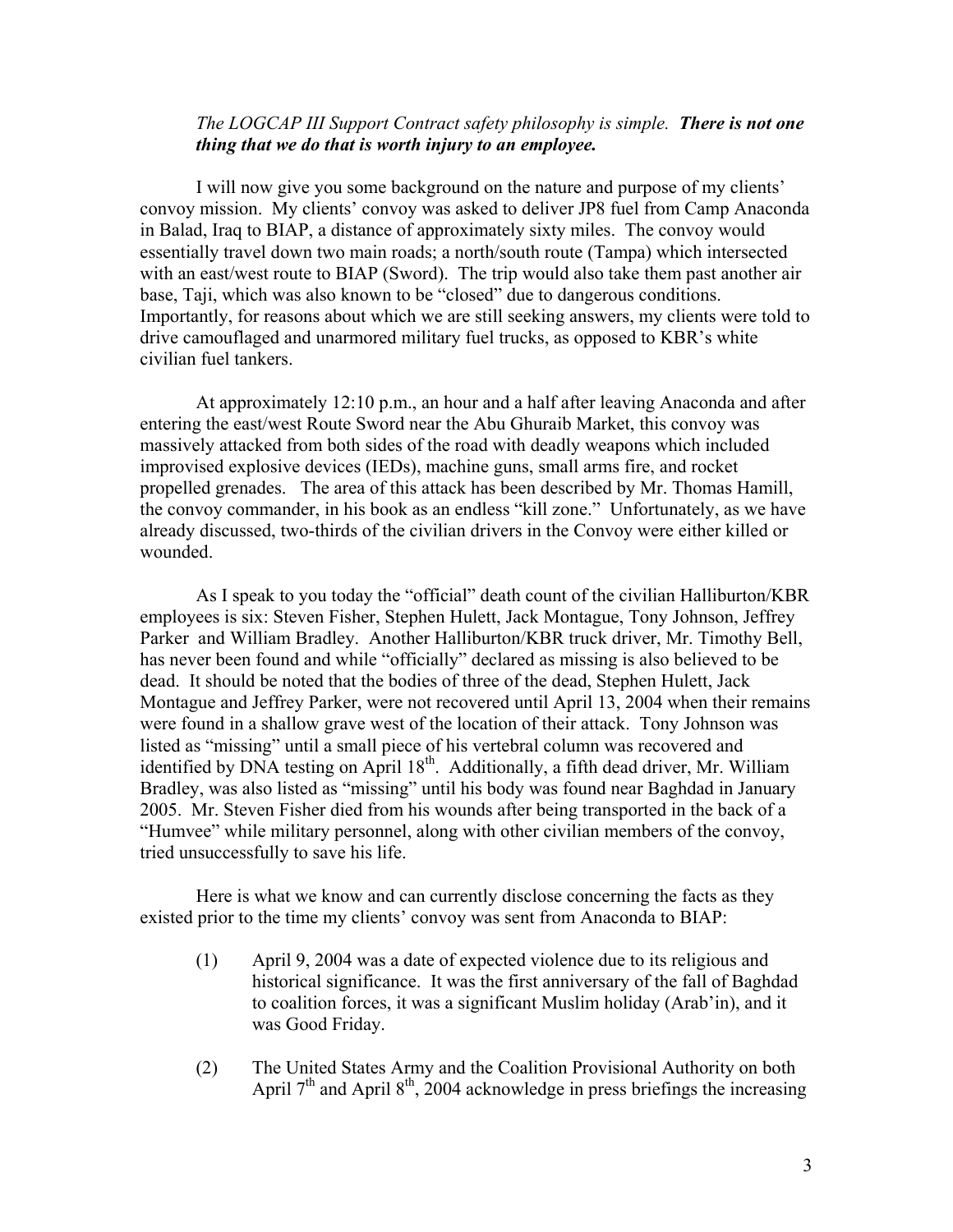level of hostility and specifically disclose the combat operations Vigilant Resolve and Resolute Sword, including areas of known and expected combat activity in and around Baghdad.

- (3) As reflected in the Army's report of that day, the  $1<sup>st</sup>$  Calvary Division had been engaged in combat operations on route Sword for approximately two days prior to the attack on my clients' convoy and all agree that combat operations on a supply route automatically close the route to civilians;
- (4) As reflected in the testimony of Mr. Stephen Pulley (which you will see in a moment), he and the KBR Security Department had specifically recommended to Halliburton/KBR that no civilian convoys be deployed;
- (5) As reflected in the testimony of Mr. Kenneth Waller of KBR's Theater Transportation Mission (TTM) Operations at Camp Anaconda (which you will also see), the roads that my clients would later travel were known to be designated as "black" and/or "red" and therefore closed to civilian convoys;
- (6) In fact, on April 8, 2004 KBR civilian convoys had been attacked at/near the same location where my clients would later die and KBR TTM Operations and Security were aware of these attacks;
- (7) Despite the above, other KBR civilian convoys were sent out on the morning of April  $9<sup>th</sup>$  and at least three (probably more) convoys were attacked at/near the precise location where my clients were attacked on the afternoon of that day;
- (8) Another KBR fuel convoy, the Reina Convoy, was deployed from Camp Anaconda to BIAP within minutes of the deployment of my clients' convoy. However, due to the known threat level on the route, the Reina Convoy was returned to Anaconda on the orders of TTM. But, my clients' convoy in camouflaged military trucks escorted by the 724<sup>th</sup> Transportation Company was still allowed to proceed.

Now, with your permission I would like to show portions of the depositions of three former Halliburton/KBR employees who were working in Iraq in different capacities on April 9, 2004. These men are: (1) Mr. Kenneth Waller, who worked in TTM Operations at Camp Anaconda and was a subordinate of KBR's TTM Project Manager, Mr. Keith Richard. (2) Mr. Stephen Pulley, KBR Security Coordinator at Camp Anaconda on April 9, 2004. Additionally, we will present portions of the deposition of Mr. Tommy Hamill who was the KBR convoy commander of my clients' convoy and is still employed by Halliburton/KBR where his duties include training other truck drivers at KBR's Houston orientation facility and representing Halliburton/KBR as a corporate representative at trade shows.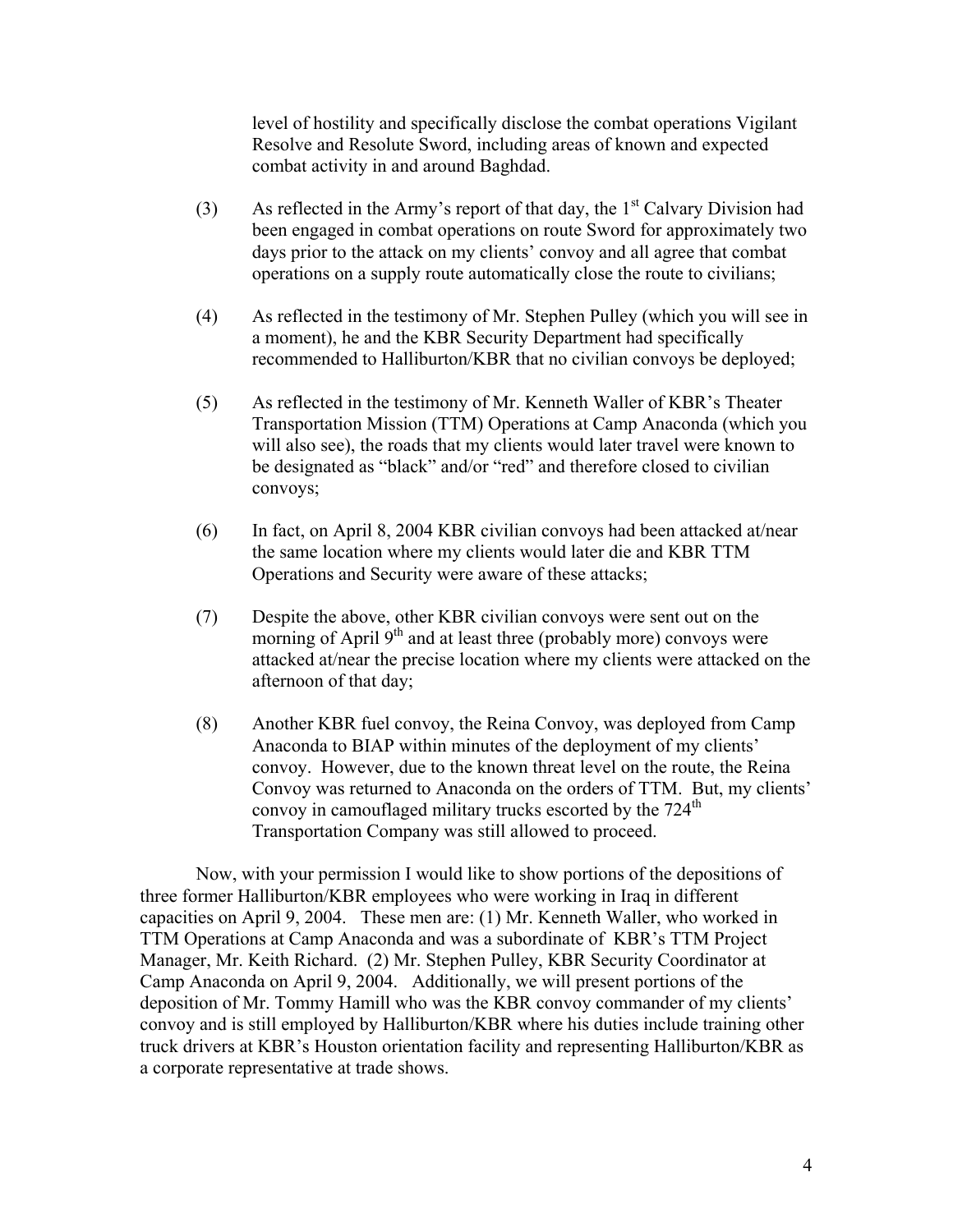## **[Video clips]**

Senators, we leave the evaluation of this testimony and other evidence to your committee, and hopefully the entire Congress. However, we believe this evidence proves:

- (1) Halliburton/KBR TTM Operations knew that the roads where my clients would travel were under attack, closed and unsafe for civilians on April 9, 2004;
- (2) On both April  $8<sup>th</sup>$  and on April  $9<sup>th</sup>$ , well before my clients departed, Halliburton/KBR knew of armed attacks on its civilian convoys near BIAP. Despite this knowledge KBR executives and managers intentionally permitted the Good Friday Convoy personnel to proceed into this "kill zone.";
- (3) The KBR Security Department had specifically asked KBR management to stop the convoys because of the known danger. But, KBR's management/executives overruled and disregarded their own Security Department's recommendations;
- (4) As reflected in Mr. Tommy Hamill's book (and in his public interviews given within weeks of these attacks), as the KBR convoy commander he believed that April  $9<sup>th</sup>$  was "just a normal day" and neither he nor my clients were told of the combat and attacks on the other convoys.

The obvious question that one must ask after these events is: Why was this convoy allowed to proceed? I believe I have the answer to that question. But, due to the restrictions placed upon me by the Protective Order I am unable to show you the documents which would provide you and others with the answer. However, an anonymous KBR employee who was in Iraq at the time of these events sent a letter to Mr. Hamill to explain that KBR's then-Vice President of Contingency and Homeland Operations, Mr. Craig Peterson, was "…under pressure from KBR management to improve the performance of KBR" and "having that convoy proceed in the face of danger was one way to show improved performance."

Finally, Senators, I want to express my sincere concerns and make some requests on behalf of not only the truck drivers that were wounded and killed on April 9, 2004 but the current and future employees that may be placed in a similar position. In response to our lawsuit Halliburton/KBR has contended that its conduct in Iraq is not subject to the jurisdiction and judgment of the United States civil courts or citizen juries. Rather, Halliburton/KBR has contended that its conduct, no matter how wrong, egregious or intentional, is completely immune from any civil liability and that they cannot be held accountable for their actions.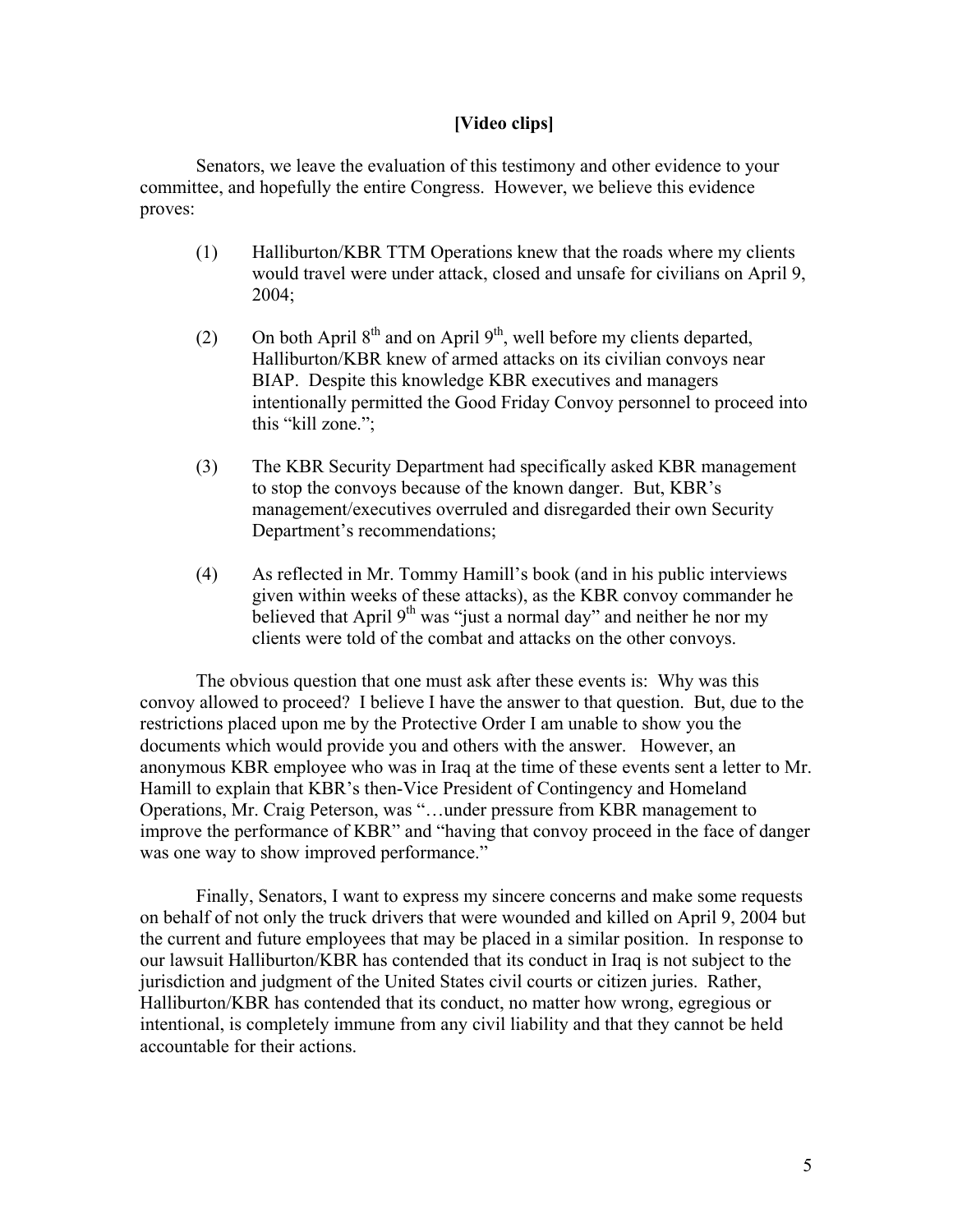In contrast to their claims of "immunity," in November, 2004 Halliburton/KBR seemingly recognized their liability and surreptitiously attempted to prevent the drivers from filing any claims and improperly used the United States Department of Defense Medal of Freedom as their bait. In that regard, Halliburton/KBR in their most offensive conduct since April, 2004, tried to have at least one of the civilian drivers, Mr. Raymond Stannard, execute a release and waiver of Halliburton/KBR's liability which they disguised as a "Medical Release Form" they would provide to the Pentagon in order to process his nomination for the Department of Defense Medal. We are providing your Committee with this evidence.

Additionally, as this Committee knows, although Halliburton billed the taxpayers \$7 billion in 2004, they are refusing to disclose even to members of our own legislative bodies all of the documents and evidence in their possession which would allow either Congress or the courts to fully evaluate Halliburton's conduct. Halliburton is a public company, accepting public money, for a public trust but refuses to subject itself to the public's judgment in our public courts.

Thus, we come before this Committee asking three things:

- (1) We ask this Committee and your fellow Senators to take whatever measures they can to legislatively preserve the rights of American civilians to a trial by jury if they are killed or wounded due to the wrongful conduct of civilian contractors knowingly and intentionally directing their employees to proceed into areas of known danger or combat;
- (2) We ask this Committee and your fellow Senators to enact legislation that would provide oversight of civilian contractors in Iraq so that contractors such as Halliburton/KBR are required to provide their evidence and documents in a manner that allows for meaningful oversight by both the courts and the Congress;
- (3) Most importantly, we ask this Committee to not give up but continue its investigation into the tragic events of April 9, 2004. As we sit before you today, 2-1/2 years after these deaths, Halliburton's claims of "privilege," "confidentiality" and "immunity" have prevented us from taking the sworn testimony of a single Halliburton/KBR executive or manager personally familiar with the events of April 9, 2004. Further, Halliburton/KBR has never provided their internal investigation into the events of April 9, 2004 to the families.

I hope that I have spoken well on behalf of the men who were killed and wounded on April  $9<sup>th</sup>$  and that I have made a meaningful and thoughtful presentation that will help bring about action to assure that not only my clients but the millions of Americans who pay Halliburton/KBR's bills receive a full and complete disclosure of all of the information concerning the events of April 9, 2004.